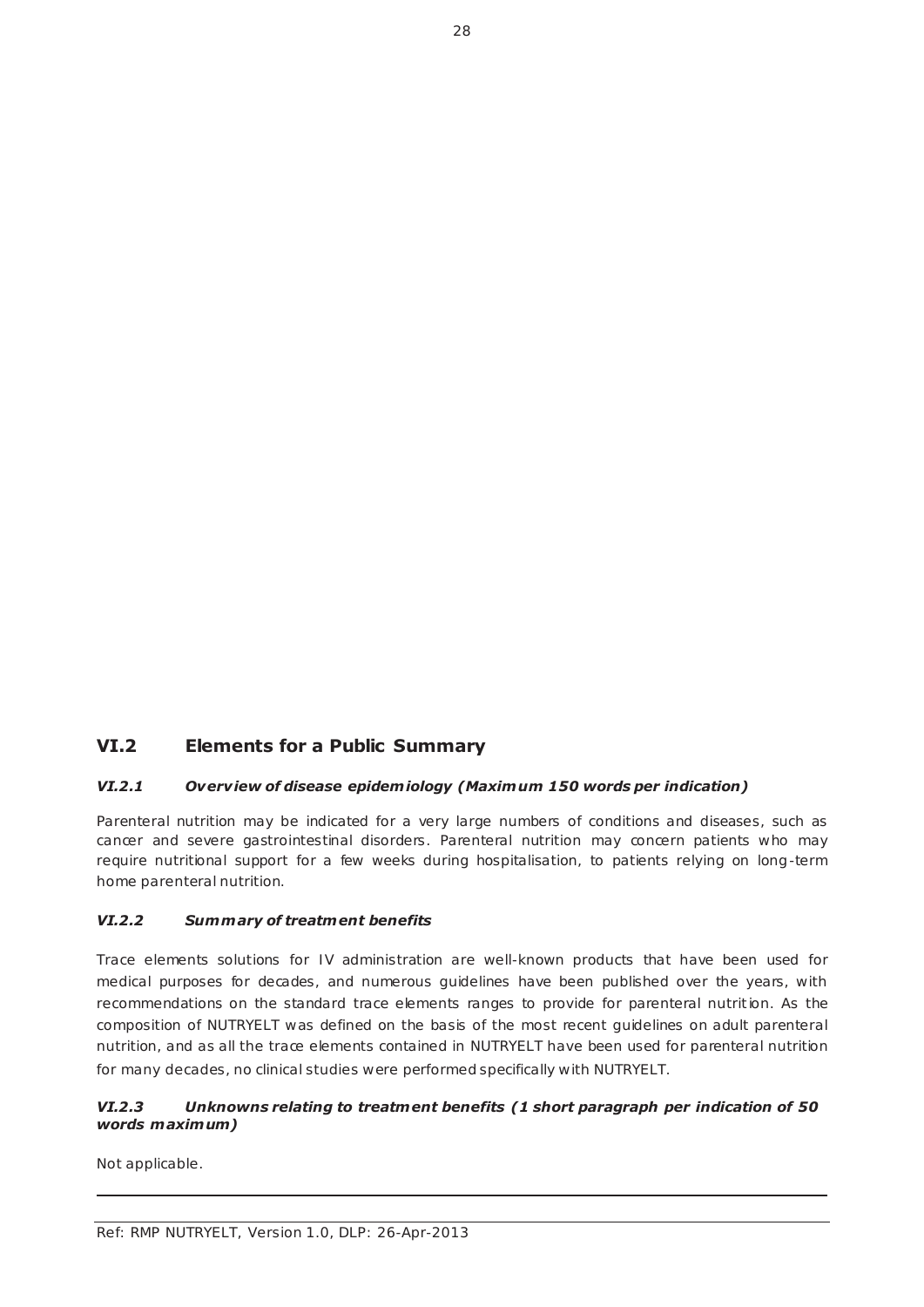## *VI.2.4 Summary of safety concerns*

### **Important identified risks**

| <b>Risk</b>                        | What is known                    | <b>Preventability</b>            |
|------------------------------------|----------------------------------|----------------------------------|
| Copper and/or Manganese            | Copper and Manganese are         | Patient Information Leaflet: Do  |
| toxicity related administration of | eliminated predominantly         | not use if you have a            |
| NUTRYELT in patients with          | through the bile. Disturbance in | pronounced cholestasis           |
| disturbances in bile flow (Copper  | bile flow would lead to an       | (yellowing of the skin or whites |
| and/or Manganese toxicity          | accumulation of copper and       | of the eyes caused by liver or   |
| related to administration in       | manganese and a risk of          | blood problem).                  |
| patients with pronounced           | toxicity.                        |                                  |
| cholestasis)                       |                                  |                                  |
| Iron toxicity related to           | Administration of NUTRYELT in    | Patient Information Leaflet: Do  |
| administration of NUTRYELT in      | patient with iron overload would | not use if you have an excess of |
| patients with iron overload        | lead to an accumulation of iron  | iron in the body                 |
| (Iron toxicity related to          | and a risk of toxicity.          | (hemochromatosis).               |
| administration in patients with    |                                  |                                  |
| hemochromatosis)                   |                                  |                                  |
| Copper toxicity related to         | Administration of NUTRYELT in    | Patient Information Leaflet: Do  |
| administration of NUTRYELT in      | patients with an excess of       | not use if you have an excess of |
| patients with an excess of         | copper in their body would lead  | copper in the body (Wilson's     |
| copper in their body (Copper       | to an accumulation of copper     | disease).                        |
| toxicity related to administration | and a risk of toxicity.          |                                  |
| in patients with Wilson's          |                                  |                                  |
| disease)                           |                                  |                                  |
| Allergy (Hypersensitivity)         | Cases of hypersensitivity        | Patient Information Leaflet: Do  |
|                                    | reactions including fatal        | not use if you are allergic      |
|                                    | anaphylactic reactions have      | (hypersensitive) to any of the   |
|                                    | been reported in patients        | ingredients of NUTRYELT.         |
|                                    | receiving IV iron-containing     |                                  |
|                                    | products                         |                                  |

### *VI.2.5 Summary of risk m inim isation measures by safety concern*

All medicines have a Summary of Product Characteristics (SmPC) which provides physicians, pharmacists and other health care professionals with details on how to use the medicine, the risks and recommendations for minimising them. An abbreviated version of this in lay language is provided in the form of the package leaflet (PL). The measures in these documents are known as routine risk minimisation measures.

This medicine has no additional risk minimisation measures.

### *VI.2.6 Planned post authorisation development plan*

None.